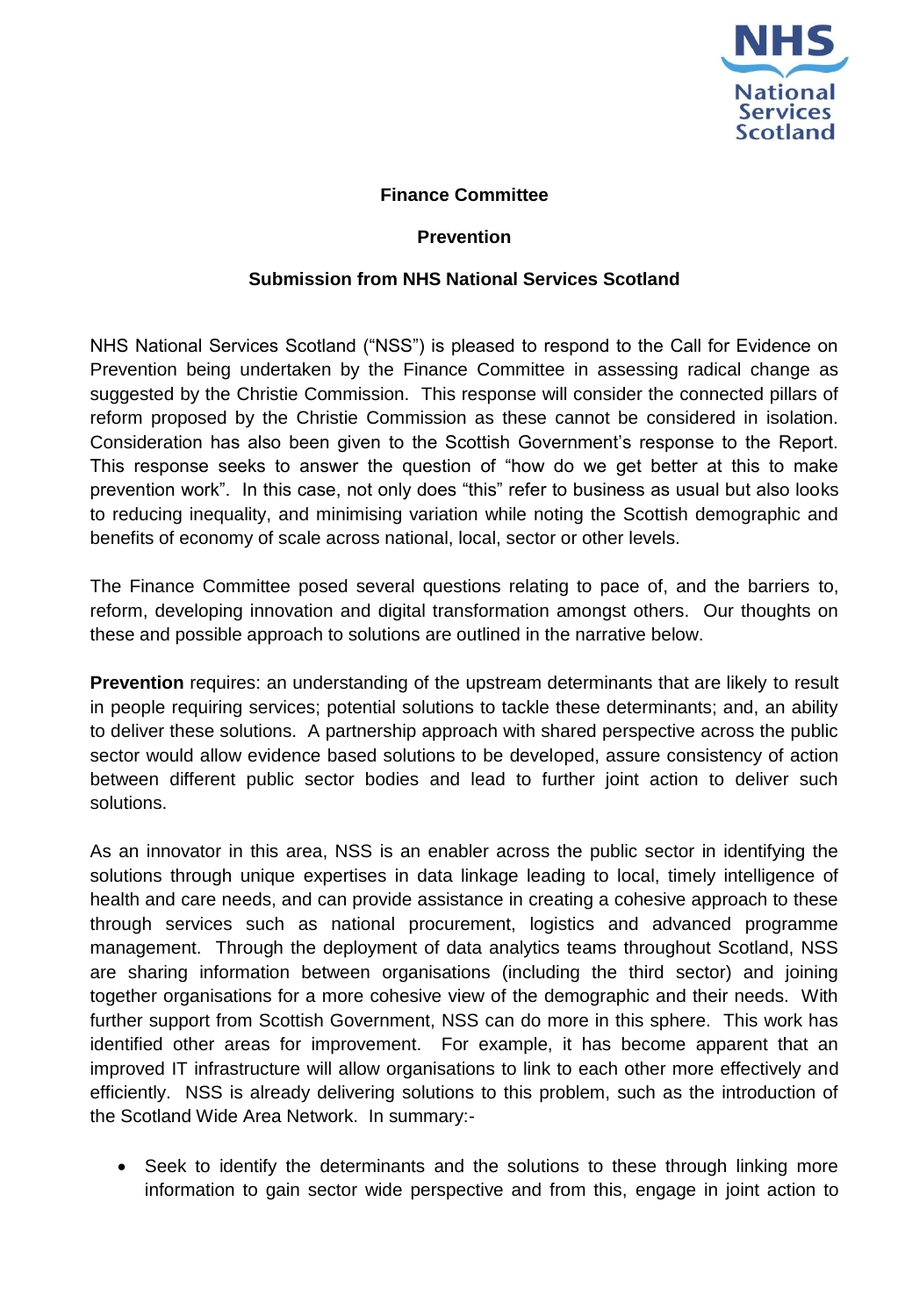deliver the solution permitting a refocus in approach and resources to achieve parity in provision.

Around **partnership,** the Commission agreed that integrated service provision delivered under local partnership arrangements is central to the reform process. It is recognised that organisations working together in collaboration to plan budgets provide better, and more effective, services to the local populace. In this regard, listening and learning from the public is essential. To meet this challenge, organisations with differing cultures and governance models require to consider exactly what it is that they do well and focus on it. There needs to be a shift away from the thinking that to be a fully functioning organisation, you must have all established business areas such as payroll, HR, facilities etc. Looking towards the corporate sector matrix model of thinking, if organisations focussed on what they do best, their core competencies, and put resource into shared services they would make more effective use of budgets. This would provide an opportunity to deliver more on a "once for Scotland" basis to improve efficiency, effectiveness, standardisation and sustainability of services. Assigning accountability and responsibility for delivery to a lead organisation will enable financial benefits to be realised more quickly. NSS has vast experience in devising sourcing strategies and can do more within the shared services agenda. In summary:-

• Identify strengths and play to these while engaging in shared services.

Fundamental to all of this are **people**. Staff, the public and communities are best placed to identify how public service delivery can be improved. Reshaping public services allows the re-focussing of resources to meet the needs and demands of the local population while taking best advantage of the benefits of economy of scale on whatever level they present, be it national, local or sector based.

Customer engagement and management is key to working in partnership. In this area, the public sector can learn from the private sector. It is recognised that this is not without its challenges due to levels of interest; however the current approach to engagement does not facilitate effective feedback. The public sector also needs to understand how to use the feedback received to sustainably shape service improvement and provision. A system of solution based measures to assess the public sector against would help in this area.

The people element in the delivery of a solution cannot be underestimated. It is acknowledged that, given the percentage of the workforce in the public sector in Scotland, there is the expectation that quality jobs will continue to come from this sector, including for those already employed. Recent pension reform may negate some of the advantages of working within the public sector although the satisfying nature of the work and conviction of public service should not be underestimated. But this too will have its limits. It is recognised that expectations from different senior roles will vary but to ensure that key leadership positions are filled by the right people, then there must be a realistic view of the level of remuneration for these positions. Connected to this, organisations should seek to succession plan better to prevent talent drain to the private sector. At NSS, we are a great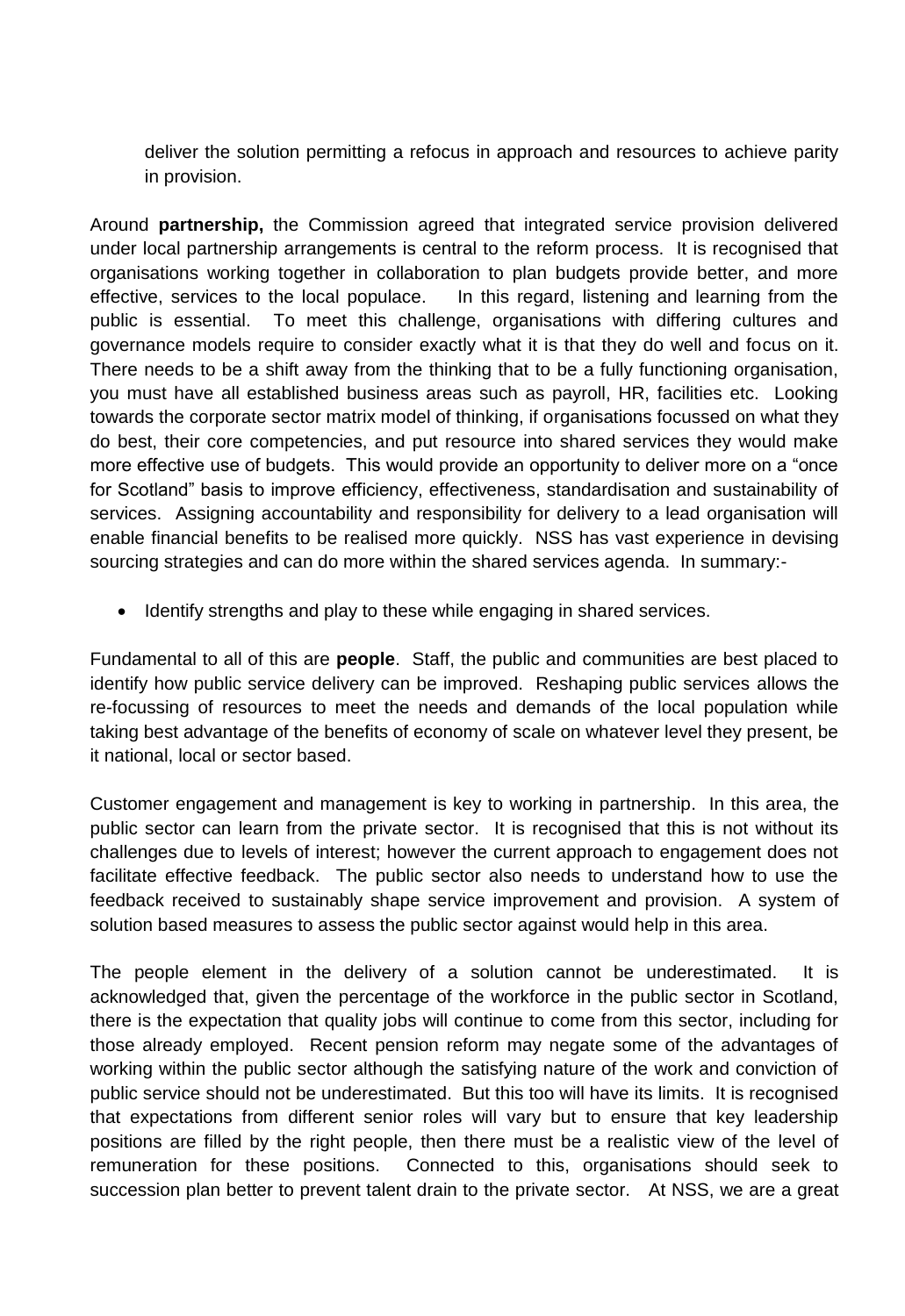place to work due to our values, created by the staff, underpinning everything we do. Consideration should be given to introducing a similar approach in other areas of the public sector. In summary:-

• Suitable remuneration levels and succession planning can attract and retain the best people to lead the public sector in challenging times.

The fourth pillar, **performance**, relates to ensuring that maximum value is wrought from every pound of public money spent and further, that the public is assured that that is the case. Open and rigorous performance measures, clear and accessible objectives, playing to the core competencies of organisations, coupled with a transparent system of accountability will bolster standards and improve outcomes. There are elements of the other pillars involved in this approach: the customer engagement model, an engaged workforce and the delivery of a solution at the early intervention stage with set performance measures. The focus of the Scottish Government on outcomes is welcomed but these are a long term solution and are not articulated cohesively enough at present to be a good measure of success. Neither are current targets which look to process rather than results, an example of this being A&E waiting times. Customers, the public, would relate to this better if the measures were on a more personal level based on outcomes they understand. In summary:-

Develop clear outcomes with transparent performance measurements.

The importance of digital transformation in the public sector cannot be underestimated. Simply put, we have got to get better at this. Too often there is reliance on old fashioned process. A fresh look at our current technology and how we can deliver services differently while using it more efficiently would be of benefit. To do this, the public sector should seek to be more enterprising with existing digital technology. An example of this can be seen around NSS's programme of screening and recall which utilises a single system to pull in data from different sources and issue the recalls. It is fully automated, and people aren't missed out. It has minimum cost but increased benefits, including freeing up primary care providers. NSS can assist further in this and other spheres relating to digital transformation.

The Call for Evidence asks specifically if there are other countries that can be looked to as good examples in this sphere. There are many to choose from, but one example would be the Finnish KELLA system, a preventative system in dentistry. Essentially regular check ups are reimbursed in their entirety becoming free of cost, but should treatment be required if check ups are missed, the cost of such treatment is not fully reimbursed, thus providing incentives to attend creating public buy in.

In conclusion, a different approach in Scotland and across the UK is required in relation to public services due to the scale of financial and demographic challenges. The final question asked relates to the implications for the provision of public services if the decisive shift to prevention does not take place. There are several options. If the status quo continues, a